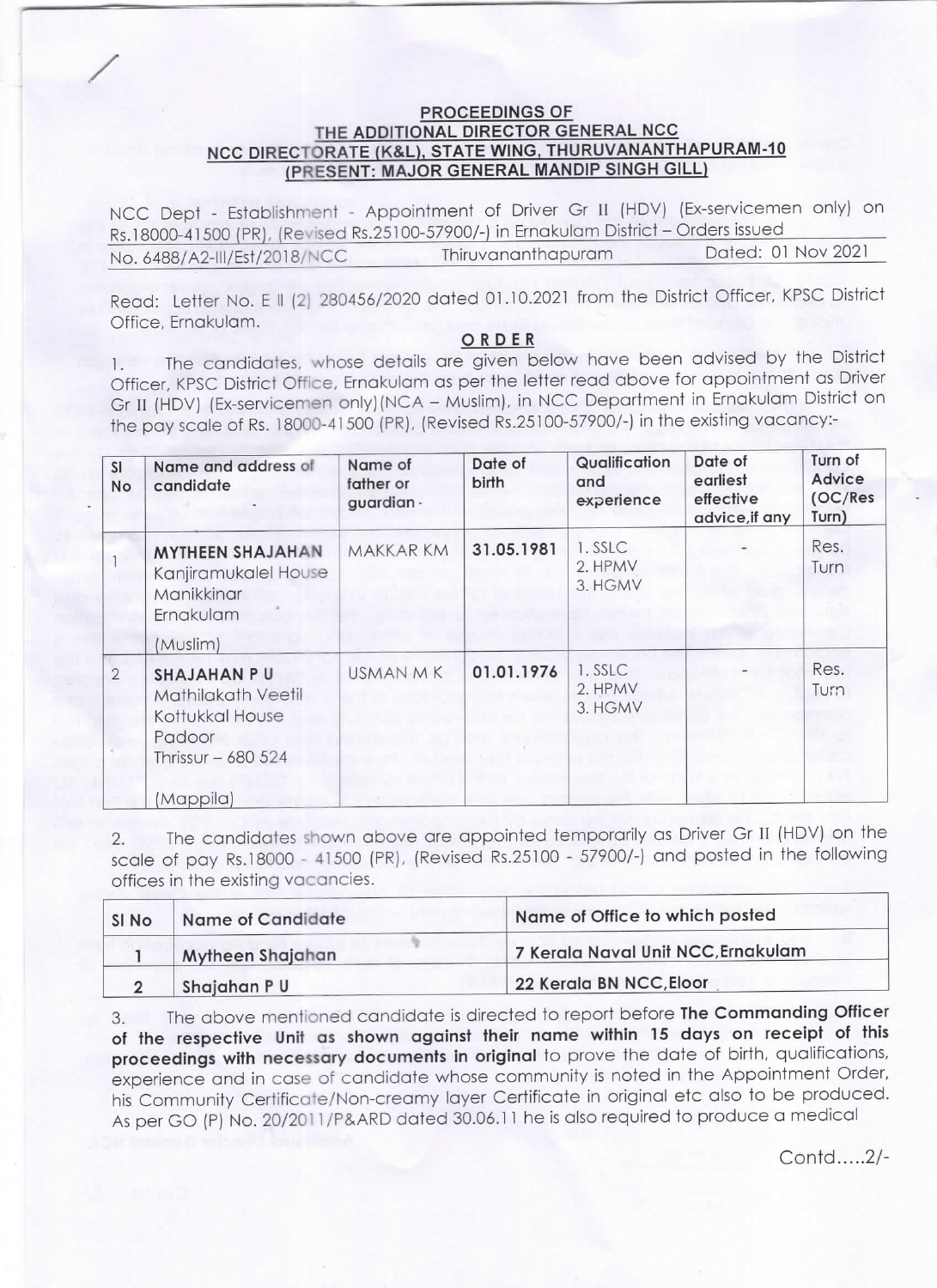Certificate of health in original from a medical officer not below the rank of an Assistant Surgeon having MBBS Degree failing which he will not be admitted for duty.

4. The appointment of the candidate is temporary under clause (i) of Sub Rule (a) of the Rule 9 of General Rules of the Kerala State and Subordinate Service Rules 1958 as provided in the Rule 10 (b) of those Rules vide GO (P) No. 49/74/PD dated 05.03.74. As per GO (MS) No. 170/74 PD/ Public Services (D) dated 18.07.74, satisfactory police verification report regarding his character and antecedents to be obtained. The service of the candidate is subject to Rule 3 (c) of the General Rules of the Kerala State and Subordinate Service Rules 1958.

5. He will be on probation in the cadre of Driver Gr II (HDV) for a period of two years on duty within a continuous period of three years from the date his joining duty.

6. The Head of Office will obtain the Police verification Proforma (which is available in NCC website) duly filled in by the candidate before he is allowed to join duty and forward the same to this Directorate for further action. As per GO (P) No. 20/2011/P&ARD dated 30.06.11, the candidate is also directed to affix his thump impression on the medical fitness certificate along with an attested copy of photograph. Service book in respect of the individual may be opened within one week from date of joining duty. Attested copies of pages 1-4 of service book containing name, address, thump impression, signature and personal identification marks are to be forwarded to this Directorate along with joining report, for onward submission to Public Service Commission. The fourth page of the SB must contain PSC Advice details, appointment order details, date of joining etc. The Head of Office should satisfy himself about the identity and signature of candidate before he is allowed to join duty. For this purpose, original Verification Certificate which includes the scanned image of photo and signature of the candidate is enclosed herewith. The photo graph and the signature of the candidate may be verified and the fact may be recorded in One Time Verification Certificate (Part-I) itself. Head of Office is directed to verify the Original Advice merno issued to candidate at the time of joining duty. If there is any discrepancy the candidate should not be allowed to join duty and the fact should be reported to this office forthwith. The appointment shall be regularized only after obtaining verification certificate from the PSC. For this purpose the head of office shall forward attested copy of pages 1-4 of the Service Book of the incumbent to this office as ordered in GO (P) No. 20/2011//P&ARD dated 30.06.11 along with the original one time verification certificate duly updated the Part II of OTV certificate (signature will be done by the appointing authority,ie ADG). PSC advice details and appointment details as well as any previous appointment made though KPSC must be endorsed in the fourth page of SB. The date of joining should be reported promptly.

7. The candidate should report for duty within 15 days on receipt of this Order, failing which action will be taken to cancel the appointment without further notice.

Permanent Retirement Account Number (**PRAN**). 8. All employees appointed on or after 01.04.13 need to submit filled up application form in duplicate to concerned treasury within 7 days of their appointment for allotment of

Note: 1. The Head of Office will obtain and retain SPARK FORM No. 1 duly filled for registering in the SPARK system to obtain Permanent Employee Number (PEN). 2. One time verification certificate of the candidate should also be returned along

with the NJD report, if any.



 $Sd$  -  $x$   $x$   $x$   $x$ Additional Director General NCC

contd.....3/-